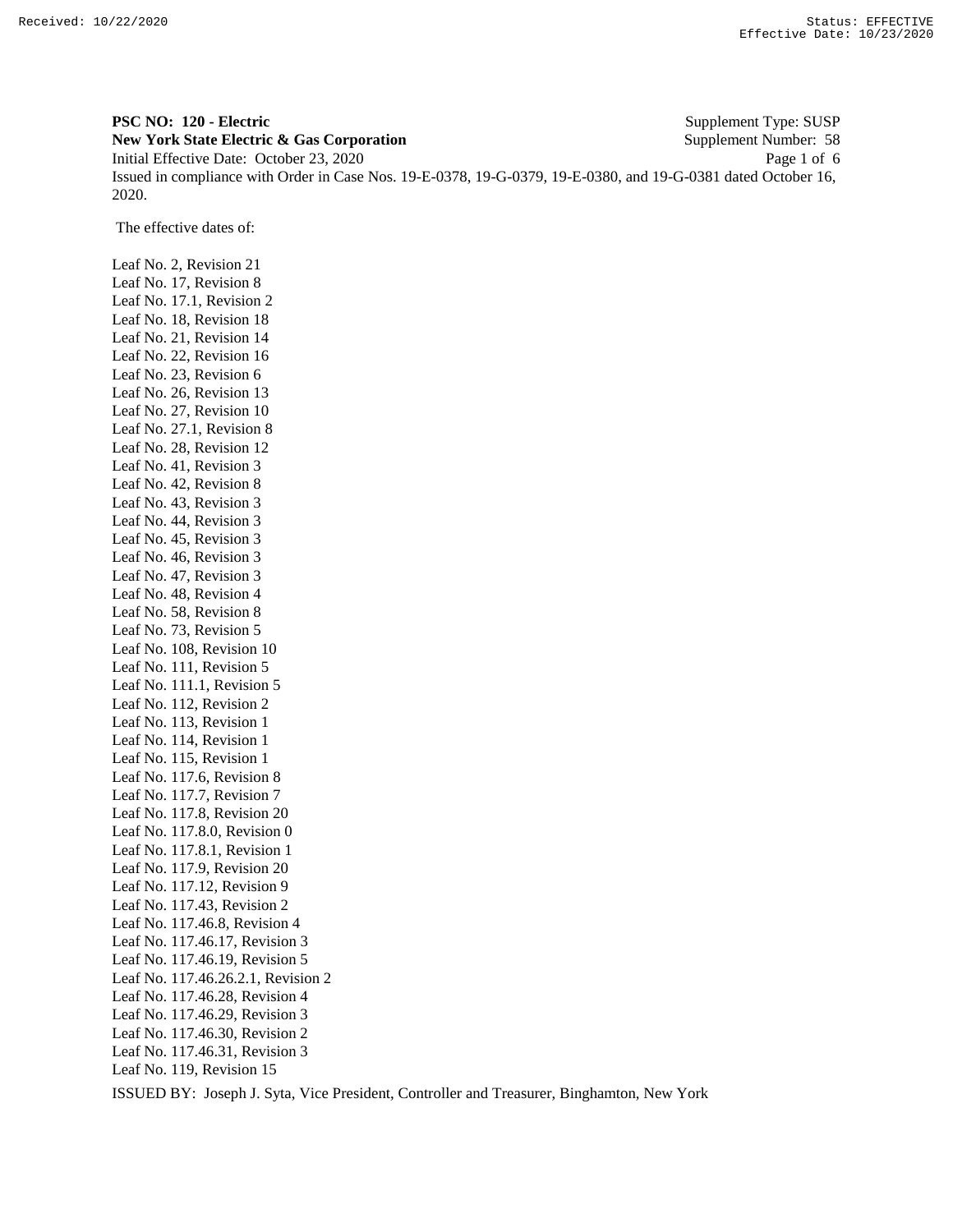**PSC NO: 120 - Electric** Supplement Type: SUSP **New York State Electric & Gas Corporation** Supplement Number: 58 Initial Effective Date: October 23, 2020 Page 2 of 6 Issued in compliance with Order in Case Nos. 19-E-0378, 19-G-0379, 19-E-0380, and 19-G-0381 dated October 16, 2020.

Leaf No. 122, Revision 14 Leaf No. 123, Revision 31 Leaf No. 124, Revision 23 Leaf No. 128, Revision 10 Leaf No. 129, Revision 18 Leaf No. 131, Revision 25 Leaf No. 131.1, Revision 7 Leaf No. 133, Revision 31 Leaf No. 134, Revision 10 Leaf No. 139, Revision 27 Leaf No. 142, Revision 16 Leaf No. 143, Revision 5 Leaf No. 147, Revision 17 Leaf No. 149, Revision 16 Leaf No. 150, Revision 16 Leaf No. 152, Revision 3 Leaf No. 154, Revision 9 Leaf No. 155, Revision 17 Leaf No. 156, Revision 17 Leaf No. 157, Revision 25 Leaf No. 158, Revision 25 Leaf No. 158.1, Revision 7 Leaf No. 161, Revision 20 Leaf No. 166, Revision 30 Leaf No. 167, Revision 27 Leaf No. 170, Revision 17 Leaf No. 173, Revision 18 Leaf No. 176, Revision 17 Leaf No. 180, Revision 3 Leaf No. 181.1, Revision 15 Leaf No. 183, Revision 6 Leaf No. 184, Revision 17 Leaf No. 185, Revision 13 Leaf No. 193.4, Revision 15 Leaf No. 194, Revision 16 Leaf No. 195, Revision 13 Leaf No. 197, Revision 30 Leaf No. 198, Revision 25 Leaf No. 198.2, Revision 11 Leaf No. 199, Revision 3 Leaf No. 200, Revision 4 Leaf No. 201, Revision 24 Leaf No. 202, Revision 16 Leaf No. 203, Revision 14 Leaf No. 207, Revision 13 Leaf No. 208, Revision 32 Leaf No. 210, Revision 18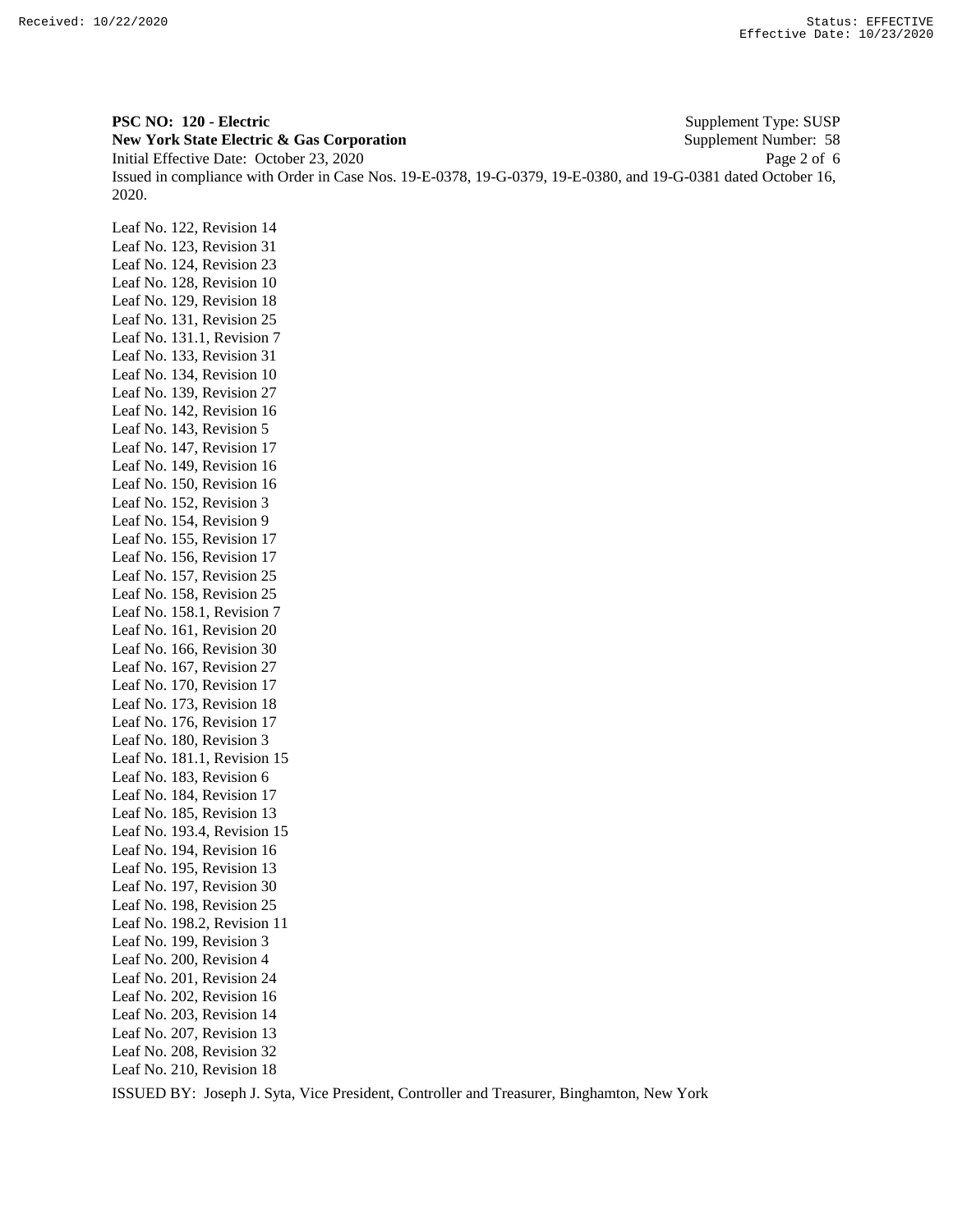**PSC NO: 120 - Electric** Supplement Type: SUSP **New York State Electric & Gas Corporation** Supplement Number: 58 Initial Effective Date: October 23, 2020 Page 3 of 6 Issued in compliance with Order in Case Nos. 19-E-0378, 19-G-0379, 19-E-0380, and 19-G-0381 dated October 16, 2020.

Leaf No. 212, Revision 17 Leaf No. 213, Revision 15 Leaf No. 214, Revision 17 Leaf No. 215, Revision 26 Leaf No. 216, Revision 24 Leaf No. 221, Revision 30 Leaf No. 228, Revision 26 Leaf No. 229, Revision 23 Leaf No. 230, Revision 26 Leaf No. 243, Revision 18 Leaf No. 243.2, Revision 13 Leaf No. 243.3, Revision 5 Leaf No. 243.4, Revision 9 Leaf No. 247, Revision 19 Leaf No. 248, Revision 25 Leaf No. 249, Revision 25 Leaf No. 250, Revision 25 Leaf No. 257, Revision 14 Leaf No. 260, Revision 13 Leaf No. 261, Revision 31 Leaf No. 262, Revision 23 Leaf No. 268, Revision 14 Leaf No. 271, Revision 13 Leaf No. 272, Revision 33 Leaf No. 274.1, Revision 17 Leaf No. 279, Revision 4 Leaf No. 287, Revision 27 Leaf No. 287.1, Revision 13 Leaf No. 287.2, Revision 5 Leaf No. 288, Revision 28 Leaf No. 288.1, Revision 21 Leaf No. 288.2, Revision 14 Leaf No. 288.3, Revision 3 Leaf No. 289, Revision 46 Leaf No. 292, Revision 3 Leaf No. 293, Revision 26 Leaf No. 294.12, Revision 7 Leaf No. 296, Revision 14 Leaf No. 299, Revision 13 Leaf No. 300, Revision 30 Leaf No. 310, Revision 28 Leaf No. 318, Revision 28 Leaf No. 319, Revision 3

are hereby further suspended to and including November 30, 2020. Pending restoration, reissue, or cancellation, the rates, rules and regulations in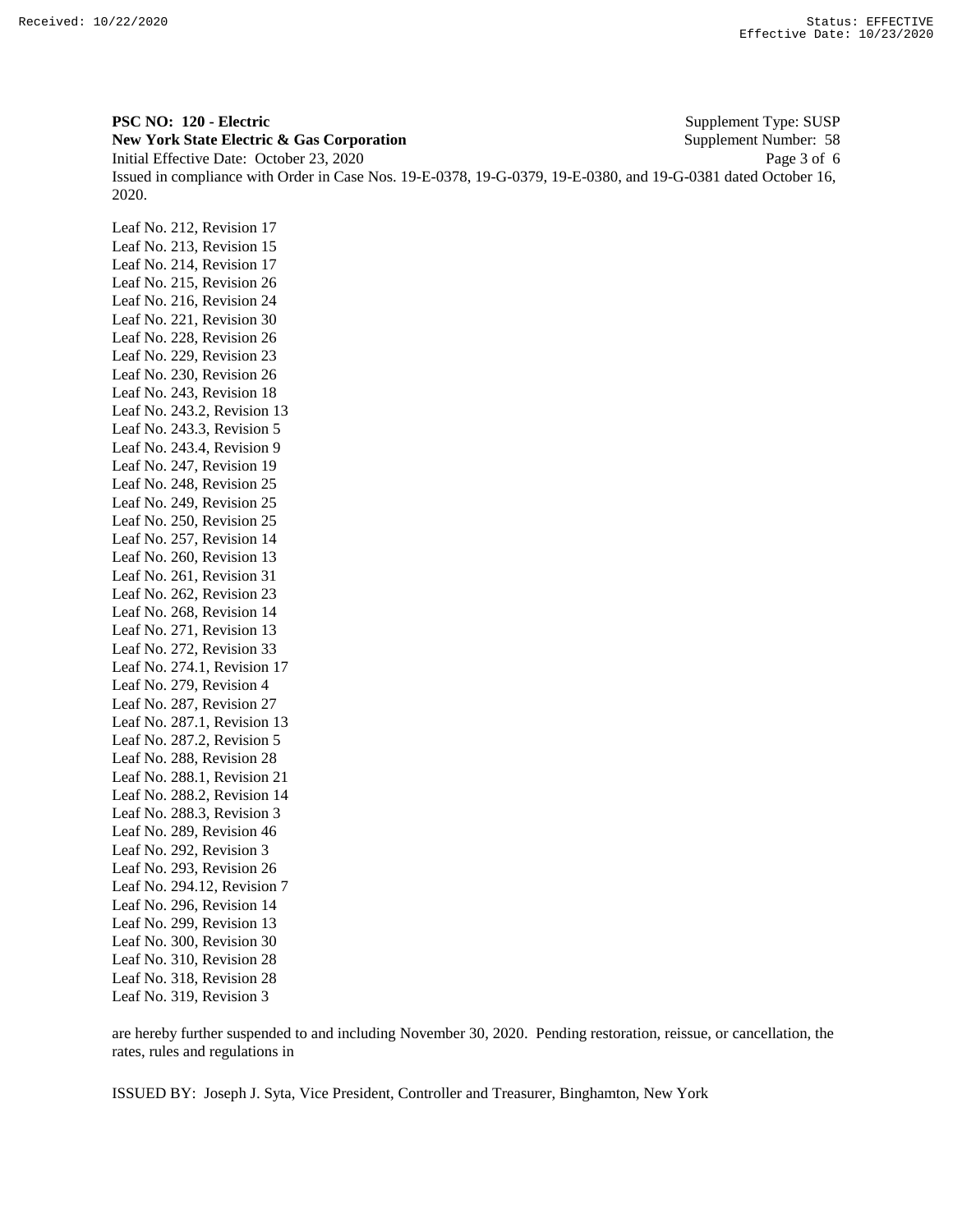**PSC NO: 120 - Electric** Supplement Type: SUSP **New York State Electric & Gas Corporation** Supplement Number: 58 Initial Effective Date: October 23, 2020 Page 4 of 6 Issued in compliance with Order in Case Nos. 19-E-0378, 19-G-0379, 19-E-0380, and 19-G-0381 dated October 16, 2020.

Leaf No. 2, Revision 20 Leaf No. 17, Revision 7 Leaf No. 17.1, Revision 1 Leaf No. 18, Revision 17 Leaf No. 21, Revision 15 Leaf No. 22, Revision 15 Leaf No. 23, Revision 5 Leaf No. 26, Revision 12 Leaf No. 27, Revision 9 Leaf No. 27.1, Revision 9 Leaf No. 28, Revision 11 Leaf No. 41, Revision 2 Leaf No. 42, Revision 7 Leaf No. 43, Revision 2 Leaf No. 44, Revision 2 Leaf No. 45, Revision 2 Leaf No. 46, Revision 2 Leaf No. 47, Revision 2 Leaf No. 48, Revision 3 Leaf No. 58, revision 7 Leaf No. 73, Revision 4 Leaf No. 108, Revision 9 Leaf No. 111, Revision 4 Leaf No. 111.1, Revision 4 Leaf No. 112, Revision 1 Leaf No. 113, Revision 0 Leaf No. 114, Revision 0 Leaf No. 115, Revision 0 Leaf No. 117.6, Revision 7 Leaf No. 117.7, Revision 6 Leaf No. 117.8, Revision 21 Leaf No. 117.8.1, Revision 0 Leaf No. 117.9, Revision 19 Leaf No. 117.12, Revision 8 Leaf No. 117.43, Revision 1 Leaf No. 117.46.8, Revision 3 Leaf No. 117.46.17, Revision 2 Leaf No. 117.46.19, Revision 4 Leaf No. 117.46.26.2.1, Revision 4 Leaf No. 117.46.28, Revision 3 Leaf No. 117.46.29, Revision 2 Leaf No. 117.46.30, Revision 1 Leaf No. 117.46.31, Revision 2 Leaf No. 119, Revision 14 Leaf No. 122, Revision 13 Leaf No. 123, Revision 30 Leaf No. 124, Revision 22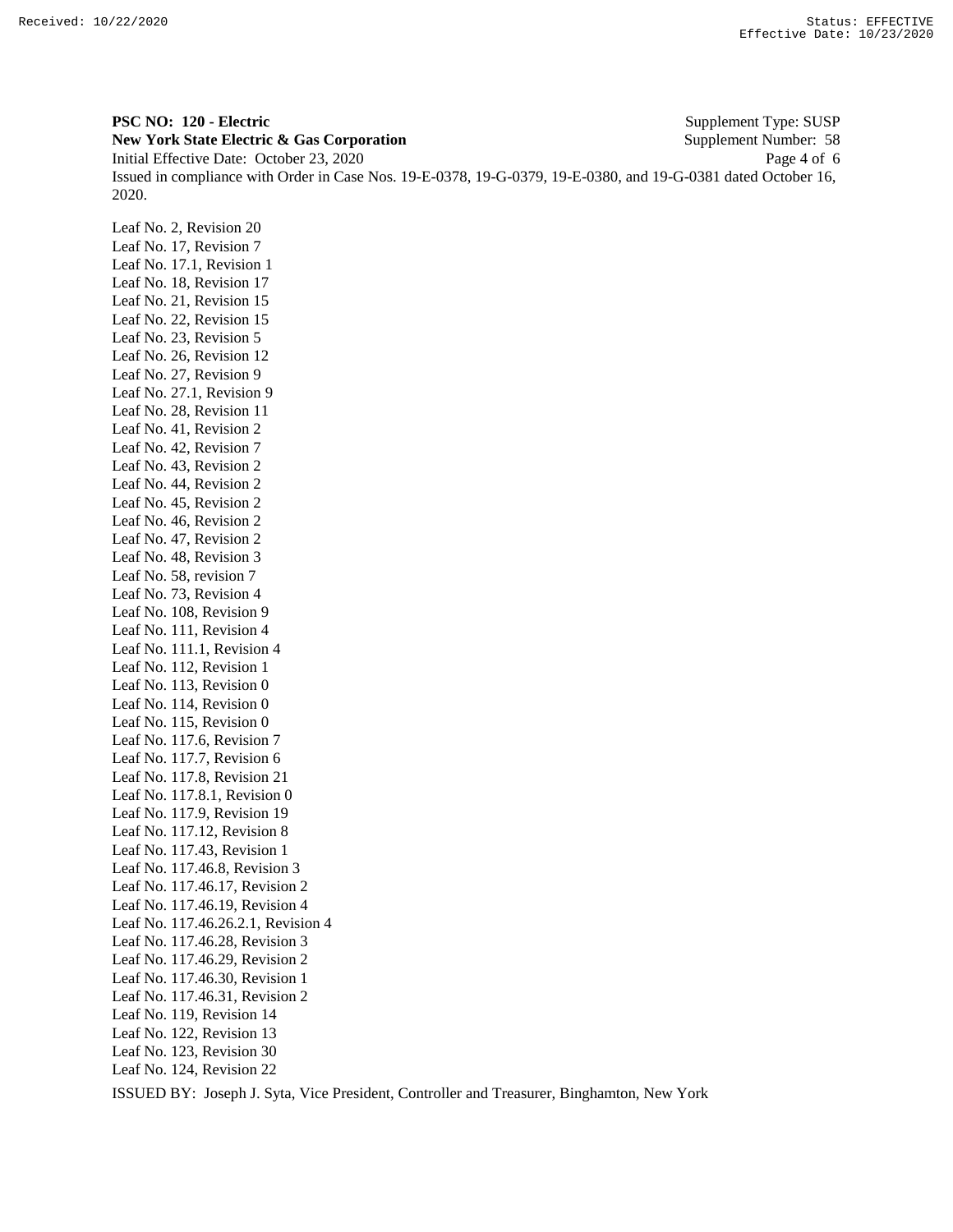**PSC NO: 120 - Electric** Supplement Type: SUSP **New York State Electric & Gas Corporation** Supplement Number: 58 Initial Effective Date: October 23, 2020 Page 5 of 6 Issued in compliance with Order in Case Nos. 19-E-0378, 19-G-0379, 19-E-0380, and 19-G-0381 dated October 16, 2020.

Leaf No. 128, Revision 9 Leaf No. 129, Revision 17 Leaf No. 131, Revision 24 Leaf No. 131.1, Revision 6 Leaf No. 133, Revision 30 Leaf No. 134, Revision 9 Leaf No. 139, Revision 26 Leaf No. 142, Revision 15 Leaf No. 143, Revision 4 Leaf No. 147, Revision 16 Leaf No. 149, Revision 15 Leaf No. 150, Revision 15 Leaf No. 152, Revision 2 Leaf No. 154, Revision 8 Leaf No. 155, Revision 16 Leaf No. 156, Revision 16 Leaf No. 157, Revision 24 Leaf No. 158, Revision 24 Leaf No. 158.1, Revision 6 Leaf No. 161, Revision 19 Leaf No. 166, Revision 29 Leaf No. 167, Revision 26 Leaf No. 170, Revision 16 Leaf No. 173, Revision 17 Leaf No. 176, Revision 16 Leaf No. 180, Revision 2 Leaf No. 181.1, Revision 14 Leaf No. 183, Revision 5 Leaf No. 184, Revision 16 Leaf No. 185, Revision 12 Leaf No. 193.4, Revision 14 Leaf No. 194, Revision 15 Leaf No. 195, Revision 12 Leaf No. 197, Revision 29 Leaf No. 198, Revision 24 Leaf No. 198.2, Revision 10 Leaf No. 199, Revision 1 Leaf No. 200, Revision 3 Leaf No. 201, Revision 23 Leaf No. 202, Revision 15 Leaf No. 203, Revision 13 Leaf No. 207, Revision 12 Leaf No. 208, Revision 31 Leaf No. 210, Revision 17 Leaf No. 212, Revision 16 Leaf No. 213, Revision 14 Leaf No. 214, Revision 16